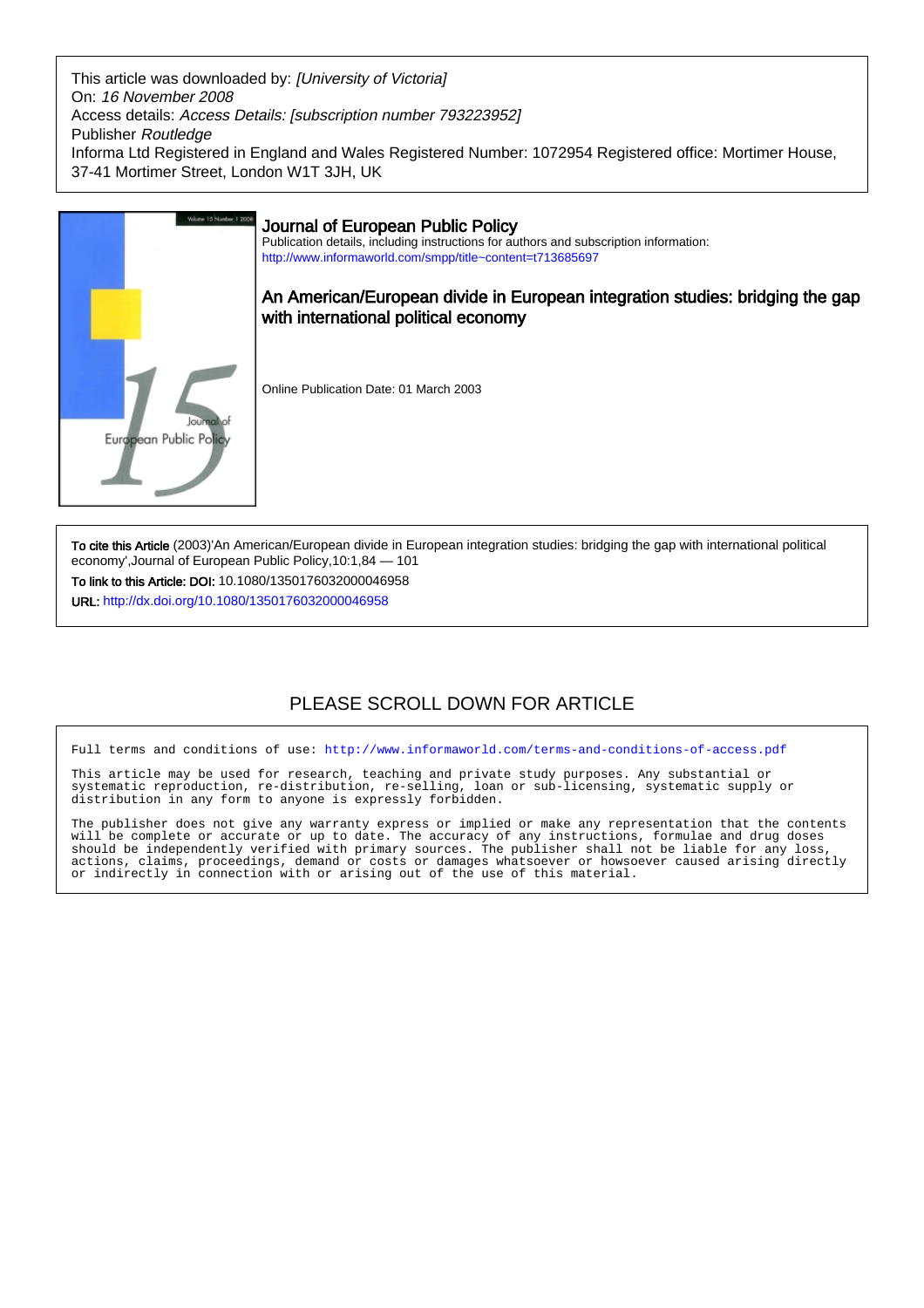Journal of European Public Policy 10:1 February 2003: 84–101

**P** Routledge

# An American/European divide in European integration studies: bridging the gap with international political economy

Amy Verdun<sup>1</sup>

**ABSTRACT** There appears to be a divide in the literature between American and European approaches to European integration studies. This article discusses the differences between the two types of approaches, and what problems occur from having this divide. It is argued that IPE offers a venue for dialogue between those who focus exclusively on the EU (labelled here as 'European approaches') and those who see the EU case to be part of more general phenomena and who seek to produce general theories ('American approaches'). The article suggests that IPE offers a useful body of literature to narrow the gap between 'American' and 'European' studies of European integration.

**KEY WORDS** American and European approaches; critical theory; European integration theories; European Union; institutionalism; international political economy; international relations; neorealism; social constructivism.

## **INTRODUCTION**

The field of European integration studies has gone through a turbulent fifteen years in terms of its scholarly analysis and its implications for European integration theory. Whereas the origins of European integration theory can be traced back to American international relations (IR) literature, present day theories are inspired by a wide range of approaches and case studies produced on both sides of the Atlantic. Though we see many fascinating theoretical approaches in the literature, the relationship between the empirical case studies and theory is not always clear. Some scholars are mainly interested in describing the phenomenon in which they are interested. They want to reflect on the theoretical approaches available in order to place matters in perspective, but are not necessarily interested in developing or improving existing theories. Others use the case of European integration and policy-making in the European Union (EU) as a way to develop new theoretical approaches or to amend existing theories. As a result there appears to be a gap between these case study-oriented and theory-oriented approaches. Furthermore, it seems to be

> *Journal of European Public Policy* ISSN 1350-1763 print; 1466-4429 online © 2003 Taylor & Francis Ltd http://www.tandf.co.uk/journals DOI: 10.1080/1350176032000046958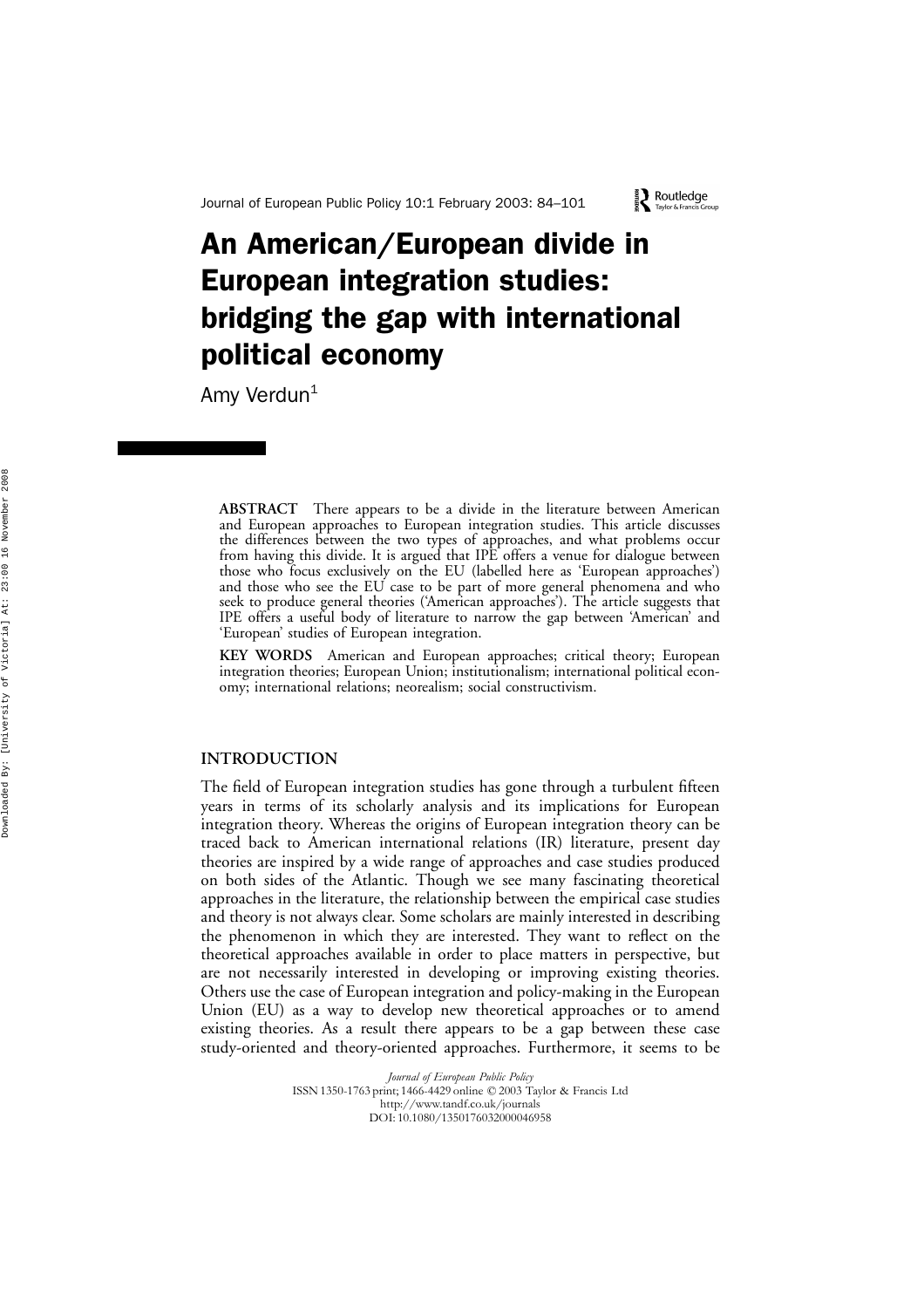that the former often comes out of European schools whereas the latter proliferates in the United States. Thus, one could provocatively claim that there is a split between European and American scholarship, which is characterized by how theory and empirics are treated.

This article examines why there is a gap between the more theoryoriented American and case study-oriented European scholarship in the field of European integration/EU studies and how the gap can be narrowed. It suggests that the international political economy (IPE) literature can serve as a vehicle to bridge the gap. To develop this argument the article is structured as follows. The first section offers an analysis of the split between American and European scholarship in the field of European integration/EU studies. The second introduces the field of IPE and reviews four of its schools of thought: neorealism, institutionalism, social constructivism and a collection of approaches critical of the status quo referred to here as the critical school. Section three discusses how IPE can contribute to bridging the gap between the two approaches in the field of European integration. The last section draws some conclusions.

## **THE EU AS A** *SUI GENERIS* **CASE? VIEWS FROM BOTH SIDES OF THE ATLANTIC**

The developments in European integration theory mirror the rapid changes that have occurred in contemporary Europe, in particular those that have taken place since the late 1980s. In Europe this sea change has led scholars to being interested in understanding this process, which to many observers seems excessively complex and not easily comparable with other political processes at the national level, or indeed elsewhere in the world. Frustrated with the inability of the traditional integration theories to explain, predict or clarify the outcome of the European integration process, numerous scholars have moved to focusing more narrowly on the EU as a unique case and developing speci fi c theories about the European integration process (for a review of European integration theories, see Verdun 2002).

It has long been questioned whether the European integration process should be considered a *sui generis* case or a case that resembles others (cf. Wallace 1983). A number of scholars – usually Europeans – tend to treat it as the former (see *inter alia* Shaw 1999). These scholars argue that the integration process is sufficiently distinct that it merits being conceptualized differently and requires speci fic theories. In doing so, they offer explanations that are often exclusively applicable to the EU. Others do not argue the case quite as forcefully, but argue instead that the European integration process is in between a *sui generis* case and a case like many others (see *inter alia* Kohler-Koch 1997). Scholars on the other side of the Atlantic, however, tend to focus on the European integration process as an example of a process of institution building and policy-making not dissimilar to those in other parts of the world (see, for example, the debate in a 1997 issue of *ECSA Review*, i.e. Caporaso *et al.*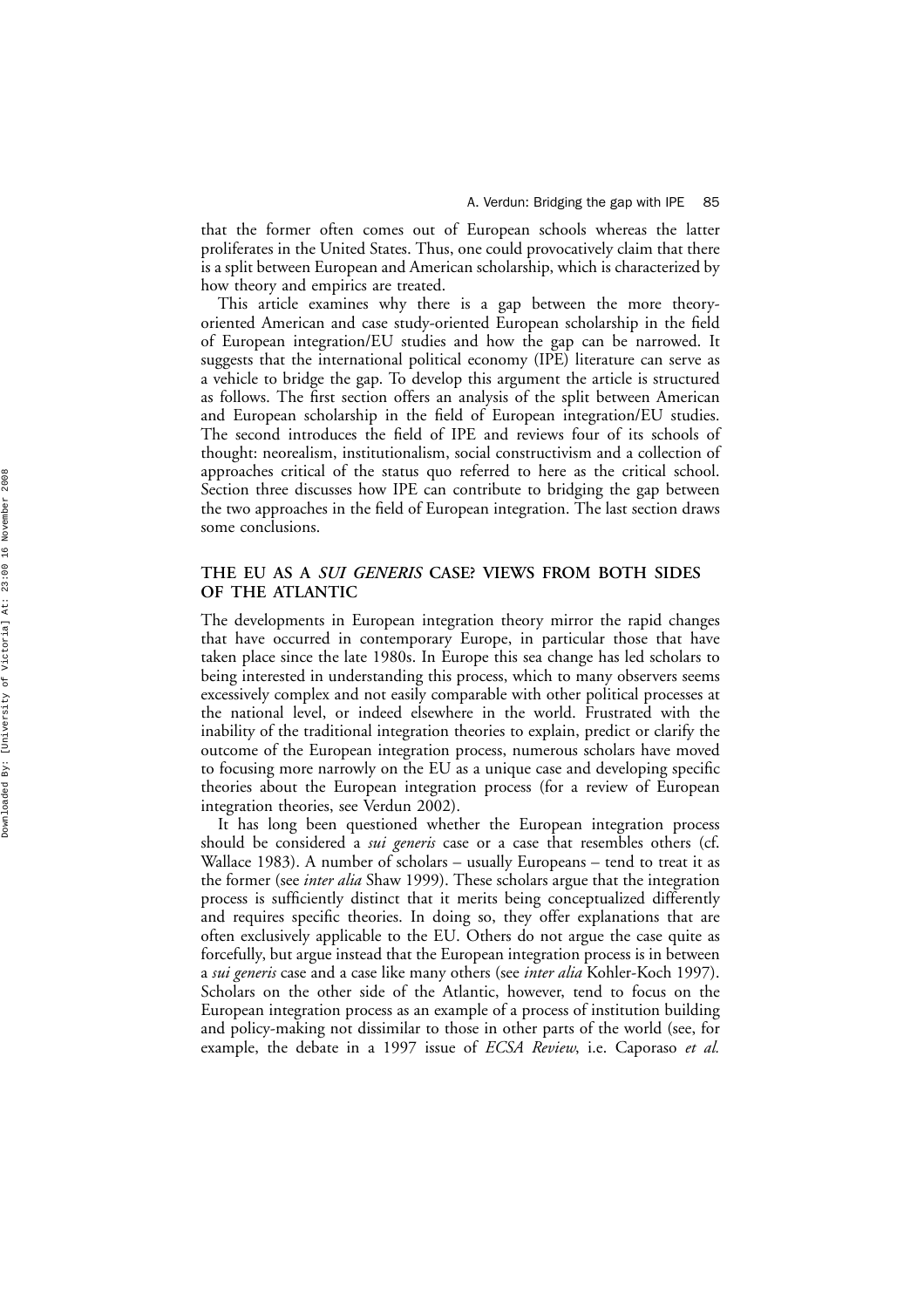1997). They see the European integration process as a reaction to pressures that many countries, also those outside Europe, are facing (see also Cohen 1998; Mattli 1999). Countries in some parts of the world may make different choices from those in other parts, and hence do not proceed towards regional integration in the way that Europe has done. These scholars would argue that the EU is not fundamentally different from other forms of governance. It is just in a different stage of institutionalization (see also Jupille and Caporaso 1999).

In terms of their contribution to the literature, the studies that adopt a *sui generis* approach of the study of the EU tend to move away from contributing to the wider political science literature. <sup>2</sup> Instead, they develop theoretical approaches that are derived from European integration studies, and typically assume that their approaches are not necessarily applicable to studies beyond those related to the EU. Even though there are notable exceptions, this development has had the effect, in particular in American circles, of making European integration studies less important because the connection between it and the broader political science literature has become less obvious. As Simon Bulmer has put it: 'The *sui generis* assumptions of some political integration theory and the lack of interdisciplinary dialogue have risked con fining European integration to an intellectual ''ghetto'' within the social sciences ' (Bulmer 1997: 8).

As a result of their view of the European integration process as being comparable to processes going on elsewhere, 'American scholars ' tend to place their study of the EU within a broader framework of theoretical approaches that are of a more general nature. Their aim typically is to show that the European integration process is yet another case with which they can show that a particular theoretical approach can be proven to be right or wrong. In other words, their aim is to contribute to the general theoretical literature using the case of the EU.

By contrast, many 'European scholars ' seem more inclined to invent a new *ad hoc* approach, or label, to signal their speci fic approach, which they have derived from their exclusive study of the European integration process. These European scholars often aim at making a new contribution to the more narrow literature on European integration. In doing so they do not concern themselves too much with questions regarding what European integration studies can contribute to the overall political science literature.

The categories 'American ' and 'European ', mentioned above, are introduced here for purely analytical reasons and also to be provocative. The terms 'American approach' and 'European approach' (or 'American scholar' versus 'European scholar') should be seen as terms that are used to capture a group of scholars who fit broadly into these categories. In this article we understand a 'European approach' to be aiming at examining the European integration process as separate from processes in other parts of the world. In the extreme case this approach considers Europe to be a *sui generis* case. The theoretical contribution to the literature that this approach makes applies only to the case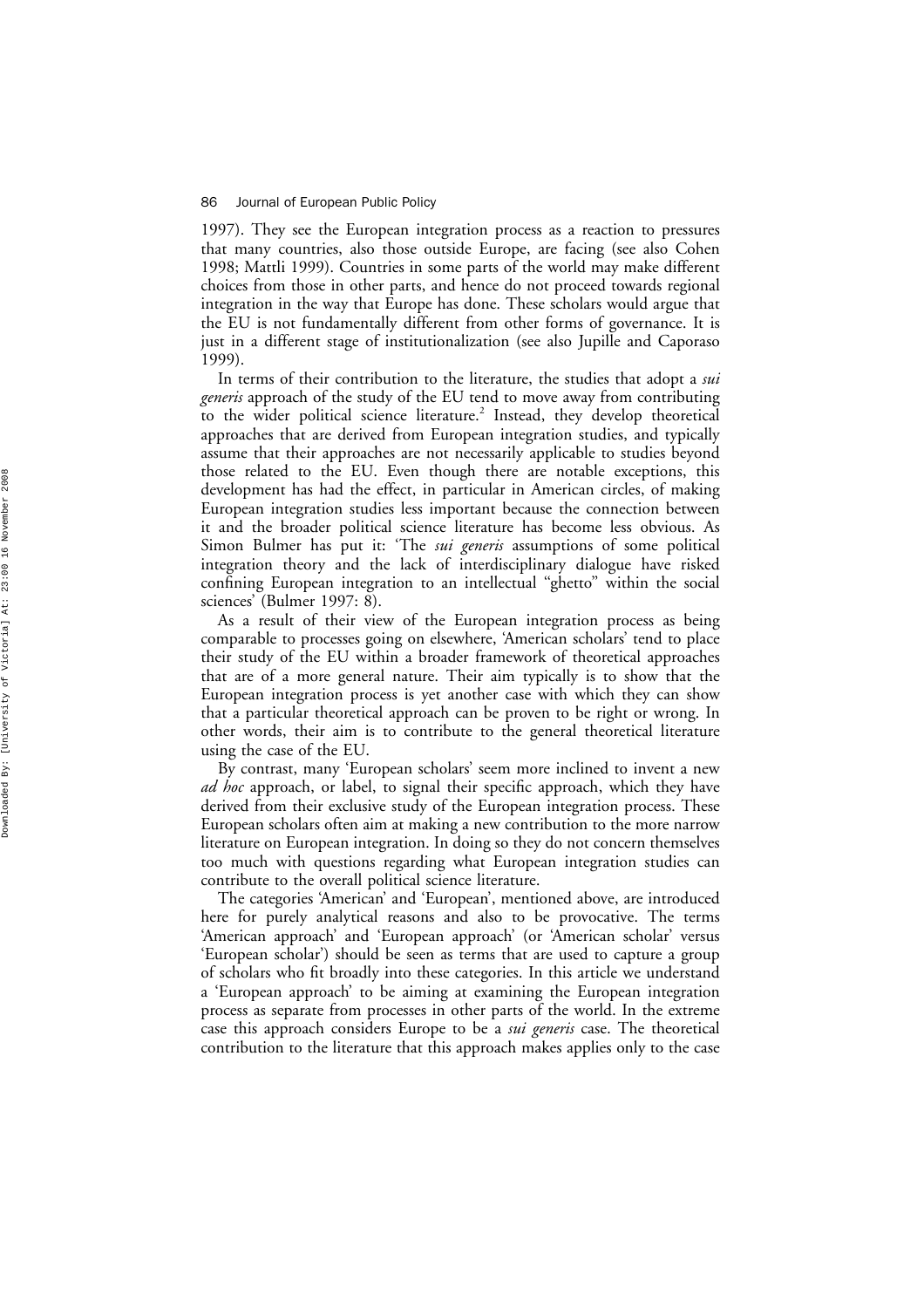of Europe. It does not aim at taking the integration process to be an example of a phenomenon that exists outside Europe. In turn, the 'American approach' , as we use it here, aims at fitting into the broader approaches of political science literature. According to this approach, the European integration process is only one case, and hence one should examine other cases as well. These studies aim at contributing to the wider political science literature.

Though the dichotomy is clearly arti ficial and provocative, the names of these categories are selected to re flect the apparent cultural differences in academia on both sides of the Atlantic. There are, of course, Americans who contribute to the European approach (Peterson 2001), and Europeans who apply an American approach (Hix 2002). <sup>3</sup> Furthermore, let us be clear that there are indeed European integration scholars who adopt approaches that speak to the general political science approaches and/or who make broader comparisons in their studies (*inter alia* Börzel and Risse 2002; Hix 1994; Knill and Lenschow 2001; Majone 1997, 2001a, 2001b; Scharpf 1997). Likewise, there are numerous American trained scholars who have a keen interest in European integration as such and who have incorporated European scholarship in their research (*inter alia* Ingebritsen 1998; Mattli 1999; McNamara 1998; Moravcsik 1998; Pierson 1996; Pollack 2001).

The above mentioned two trends – to examine European integration merely from either a European perspective or an American perspective, i.e. too much speci ficity or too much examining Europe as just another case study – are each unrewarding. A criticism of the American approach is that these scholars are so busy trying to prove to their fellow (American) political scientists that they are eager to make a contribution to the general literature that they are unable to appreciate the complexity, diversity and uniqueness of the European integration process. Also, they often choose their case studies in such a way that they can contribute most easily to that literature, rather than being necessarily genuinely interested in the European integration process as such. They shy away from the fact-finding, descriptive, explorative research or research with inductive methodologies designed to gather information about the integration process. By contrast, one can criticize the European approach for being overly inward-looking or for reinventing the wheel. One sometimes wonders to what extent the new approach is really all that new or signi ficantly different from what more general approaches offer. Furthermore, it is often unclear how these theoretical approaches can be falsi fied or tested, as it is not clear that they could apply to other cases. In fact, the authors of these approaches often state that it is not their intention or ambition that their theories be generalizable beyond the scope of the EU.

So why would authors stick to one or the other trend? Sometimes it appears that scholars are merely signalling to one another to what body of literature they belong rather than fully engaging with one another in a scholarly debate. The process that seems to be going on is one in which debates are happening in distinct academic territories. This behaviour can be found in the way the research problem is identi fied, the literature to which one wants to make a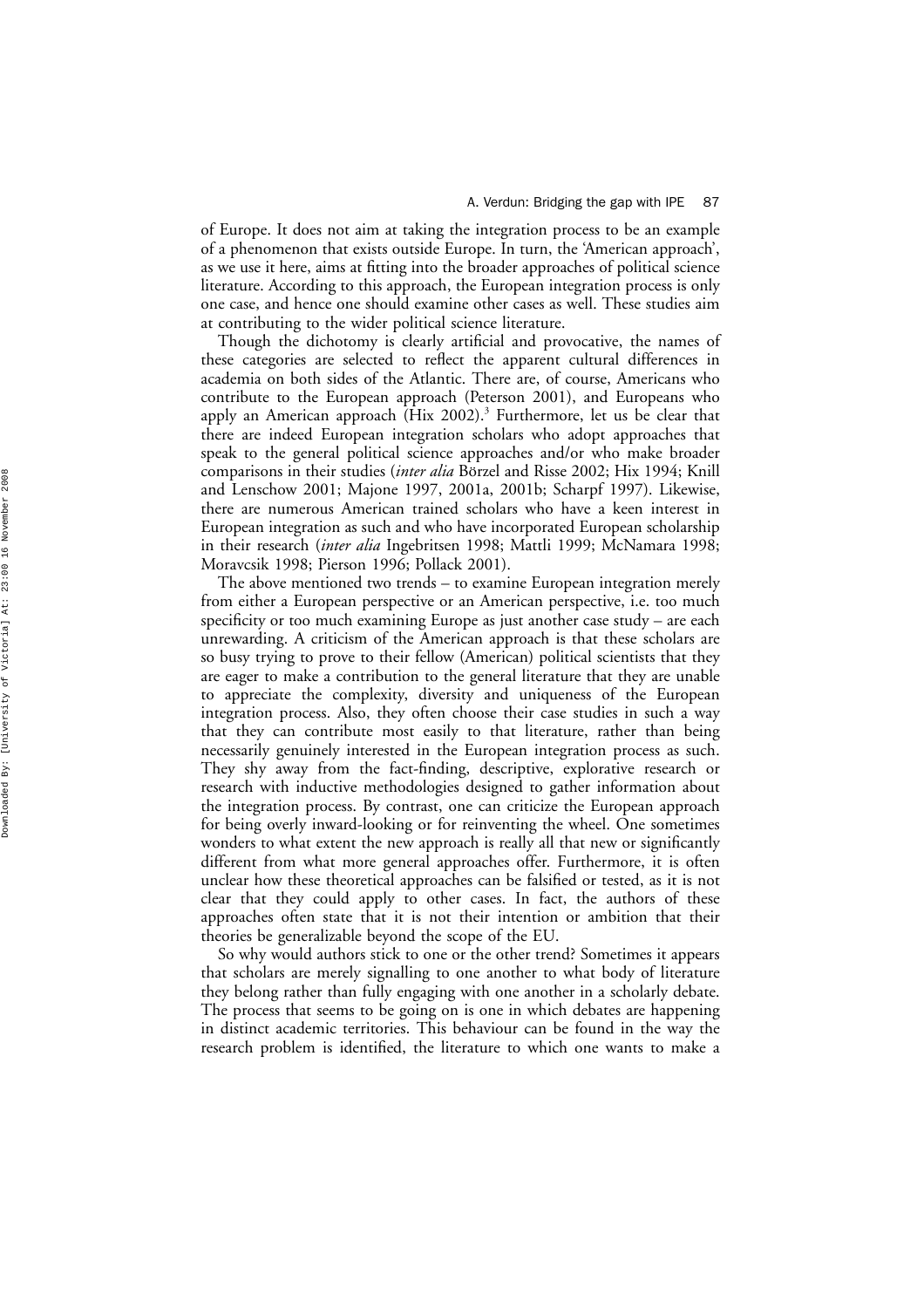contribution, the academic references cited, and the theoretical and methodological approaches chosen. It may be that this territorial divide is logical if one takes into consideration the academic criteria in both Europe and North America. In Europe it is broadly felt that one needs to contribute to the overall literature, and preferably find a label/approach that will be associated with one 's name, thus contributing to one 's fame in the field. In North America one 's reputation depends on how well known one is in the general field study, e.g. political science. In North America the field journals are typically rated lower than general journals (i.e. *American Political Science Review* is considered to be a 'higher ranked ' journal than *International Organization*). More importantly, contributing to regional studies is considered even of less scholarly value than contributing to a general field journal (i.e. a publication in *IO* is considered to be of higher scholarly value than a publication in a regional journal, such as *Journal of Common Market Studies*).

The divide in European integration studies seems to have also been taking place in the area of IPE. Scholars in this field study the processes that lie in the broad intersection of international politics and economics. IPE deals with questions such as why actors (states, sub-state actors and international institutions) collaborate. Research questions include regional integration, financial market integration, regulation (deregulation and re-regulation), transfer of sovereignty, multilateralism and so on. We shall argue below that IPE offers a venue for dialogue between those who focus exclusively on the EU and those who see the EU case to be part of more general phenomena. It is, of course, not the intention to profess that IPE is the only body of literature that can be of use to studies of European integration, or that others would be less valuable. Rather the aim is to address how we can make sure that the various approaches continue to have a dialogue together. IPE is seen as 'one ' route to get there. Let us now turn to a brief introduction of that literature.<sup>4</sup>

## **THE FIELD OF IPE**

The IPE literature has typically been composed of work by authors at the crossroads of international politics and international economics, and as such the field contributed importantly to the understanding of the integration process (Lawton *et al.* 2000). Throughout the early post-war period IPE had not yet been developed as a field of study of political science, but was occupied by scholars in the economics discipline. With the increasing quanti fication of the economics discipline and the increasing use of mathematics and formal models in that discipline, the study of the intersection of international politics and economics slowly became abandoned by economists and increasingly occupied by political scientists. They included in particular scholars who studied the realm of international trade, finance and regional economic cooperation. Among the early scholarly work we find Baldwin (1971), Cooper (1968), Kindleberger (1970), Keohane and Nye (1972) and Strange (1970, 1971, 1972). <sup>5</sup> IPE continued to grow particularly as the world experienced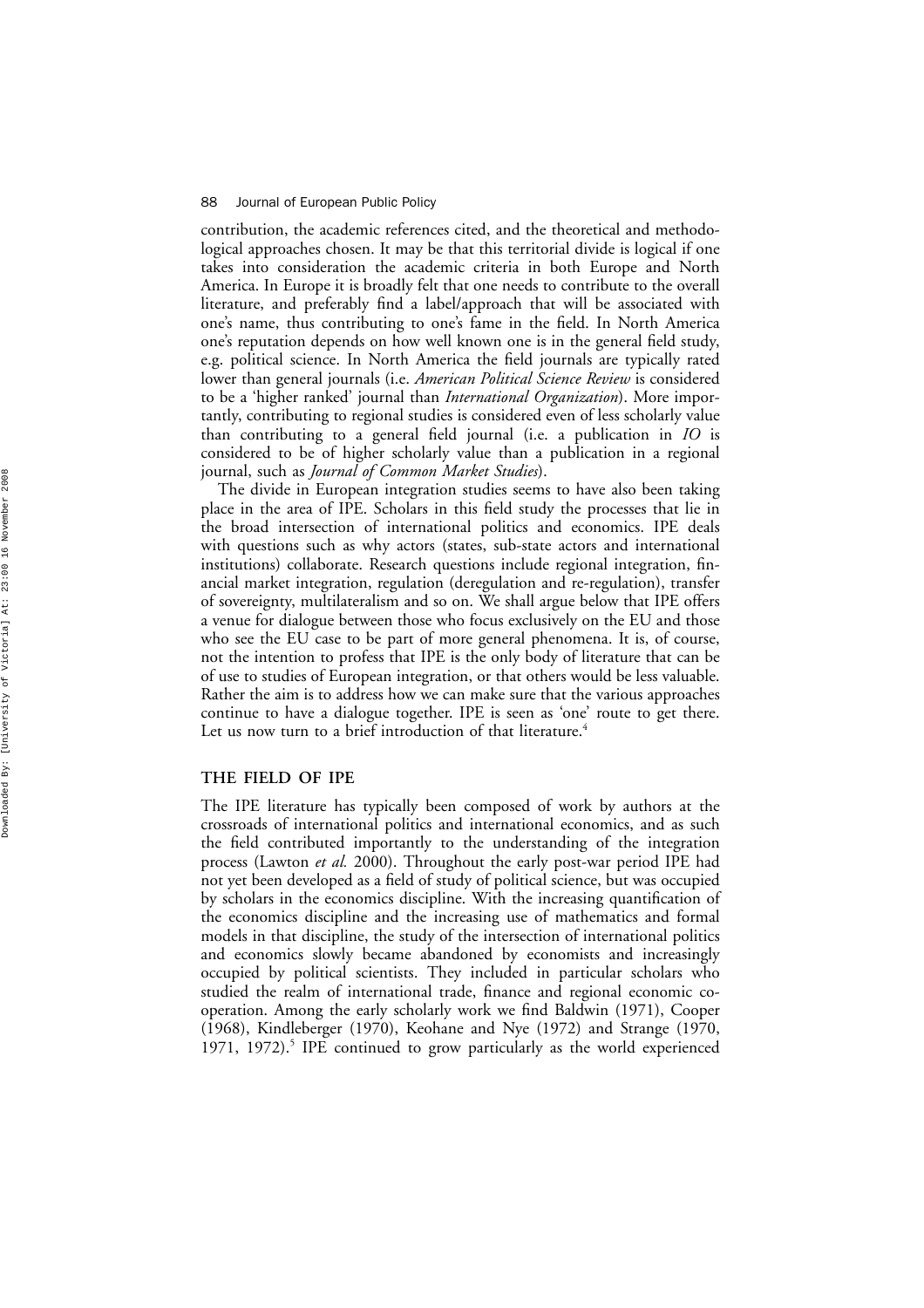global recession and hyperin flation in the 1970s, the debt crisis, and increasing international interdependence. Before the word 'globalization ' had gained popularity, IPE scholars were already studying the effects of increasing interconnectedness of international economics and politics (Gilpin 1987). Topics that remained of interest to IPE scholars were in particular international finance, monetary policy, exchange rate policy, trade, economic co-operation, regional economic integration and so on.

In the 1980s IPE became more attractive as a field owing to the eagerness of scholars to understand prominent processes in the international domain: the debt crises, increasing interdependence, policy learning, and slowly but surely regional integration, and changes in policy-making signalled, for example, by the prominence of neoliberal politics and its accompanying processes of liberalization, deregulation and financial market integration. The growth of financial markets was another important characteristic that had taken off in the 1970s and continued to in fluence world politics throughout the 1980s and beyond. In the 1990s, after the end of the Cold War and with the rise of 'globalization ', IPE obtained yet more popularity amongst political scientists. The concept of globalization emerged even though it is often argued that the world may not be quite as globalized as it was in the late nineteenth and early twentieth centuries. Though the concept is often not carefully de fined, it is generally accepted that it includes three things: (1) internationalization, (2) the information and technological revolution, and (3) liberalization. States, markets and non-state actors reacted to these phenomena in a number of ways. Increasingly, national governments have been moving towards further opening up of their economies to selected other countries and markets, while at the same time not wanting to open up completely. The easiest way to open up while protecting is by creating an institutional framework which includes some states and/or markets, but excludes others. Non-state actors, such as large corporations, have also gained importance in recent years. They too have been keen to have an institutional framework of this nature (see Cowles 1995; this issue). IPE deals with these topics, and the European integration process is a typical example of a response to these challenges posed by globalization and financial market integration. But before IPE started to take off in European integration studies it was the field of IR that made the first major contribution to the theorizing about the European integration process.

As is well known, IR theories, developed by scholars in the United States, lay at the heart of the two most widely cited traditional integration theories: neofunctionalism (Haas 1958, 1964, 1968) and intergovernmentalism (Hoffmann 1966). Neofunctionalism tried to offer an alternative to the realist school of thought. It saw the European integration process as a direct response to functional needs of states. It also foresaw that domestic, transnational and supranational actors would engage in regional integration to improve their efficiency in governance given their relative close proximity and the various possibilities for collaboration. In studying the European integration process, it had in mind comparisons with other parts of the world. Ernst Haas's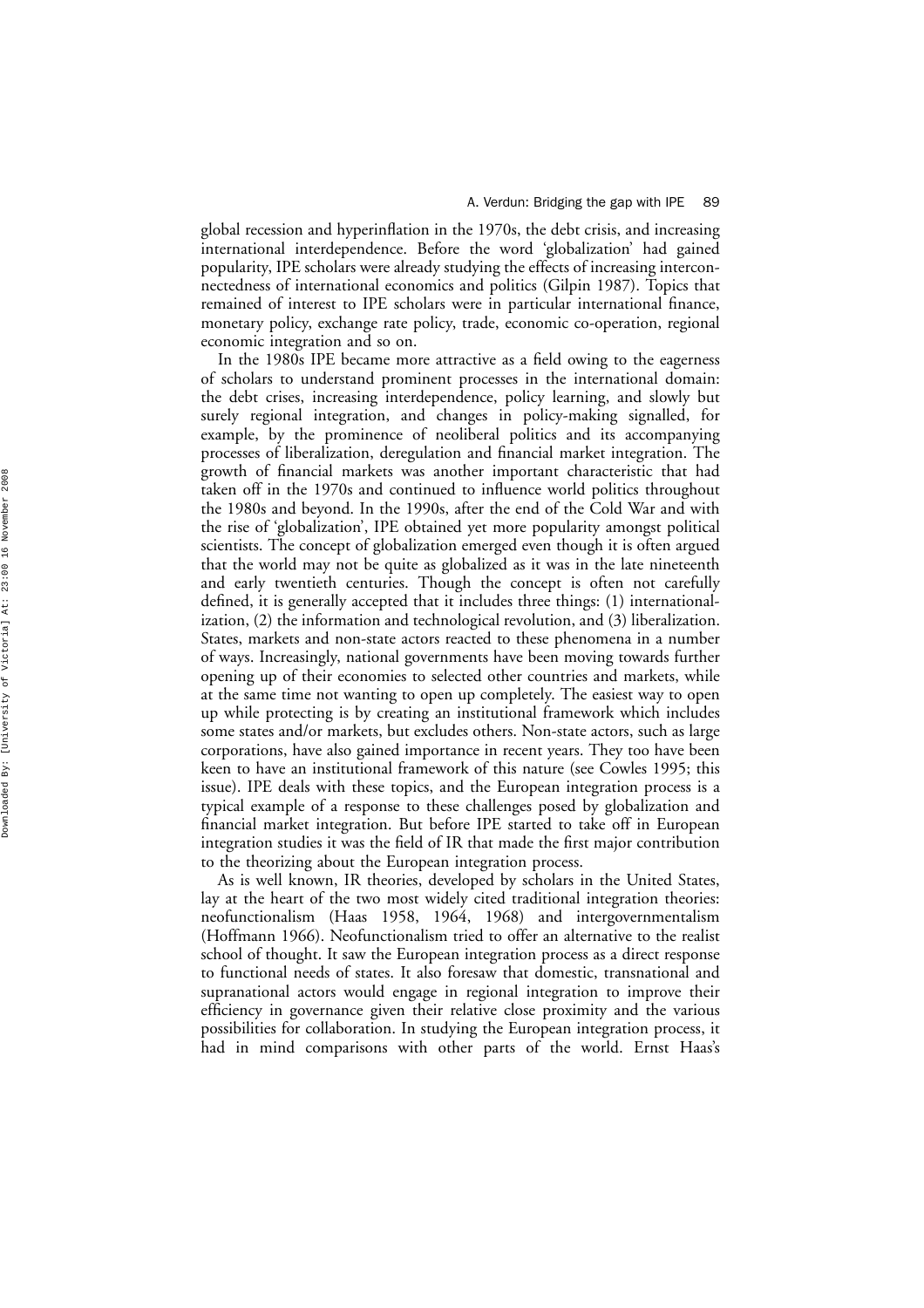neofunctionalist approach was soon challenged by Stanley Hoffmann 's intergovernmentalism. This approach, in contrast to neofunctionalism, belonged to the realist school. It argued that the European integration process could only be understood if one examined the interests and power positions of various national state leaders and their interests. The obstructive behaviour of the French President Charles de Gaulle in particular lay at the basis of Hoffmann' s work. Another theoretical approach promoted in this period was an approach developed by Karl Deutsch. He examined groups of élites, and the communication amongst them (Deutsch *et al.* 1957, 1967). Deutsch's approach did not attract the attention that neofunctionalism and intergovernmentalism did. However, it has been argued that constructivism, which gained popularity from the 1980s onwards, in fact follows in the footsteps of Deutsch. The two dominant integration theories lost their appeal in the 1970s (Haas 1975, 1976; Webb 1983).

In their overview of IPE literature since the 1950s Katzenstein *et al.* (1998) argue that European integration theory was strongly in fluenced by American scholars until the early 1980s. Since then American scholars have been less inclined to create their own general theories of European integration based on their own research, but rather have relied on the empirical work conducted by the Europeans (Katzenstein *et al.* 1998: 655). Though fewer in number, contributions to the European integration literature by American scholars have been quite prominent, such as Moravcsik (1998), Pierson (1996), Tsebelis (1994). Numerous publications, in fact, have come out in the IPE flagship journal *International Organization* (*inter alia* Moravcsik 1991; Pollack 1997; Sandholtz 1993). Since the early 1990s, both European and American scholars have published scholarly pieces on European integration that have adopted theoretical approaches which borrowed concepts and insights from comparative politics, public policy, but also from IPE.

#### **Four schools of thought in IPE**

Although IPE scholars have traditionally been subdivided into three schools, liberalism, mercantilism and Marxism (Woods 2001), this article will focus on the schools of thought (and divisions amongst them) that have become more dominant in the past decade. Based on the ongoing debates in the IPE journals, such as *International Organization*, one could say that it is fairly common to subdivide the IPE approaches into four categories: neorealism, neoliberal institutionalism, social constructivism and the critical approaches.

#### *Neorealism*

The neorealist approaches are among the IPE approaches that take the state as the dominant actor in determining the outcome of international politics. The seminal work by Waltz (1979) argues that the international system can only be understood by looking at the actions of states. They act in their own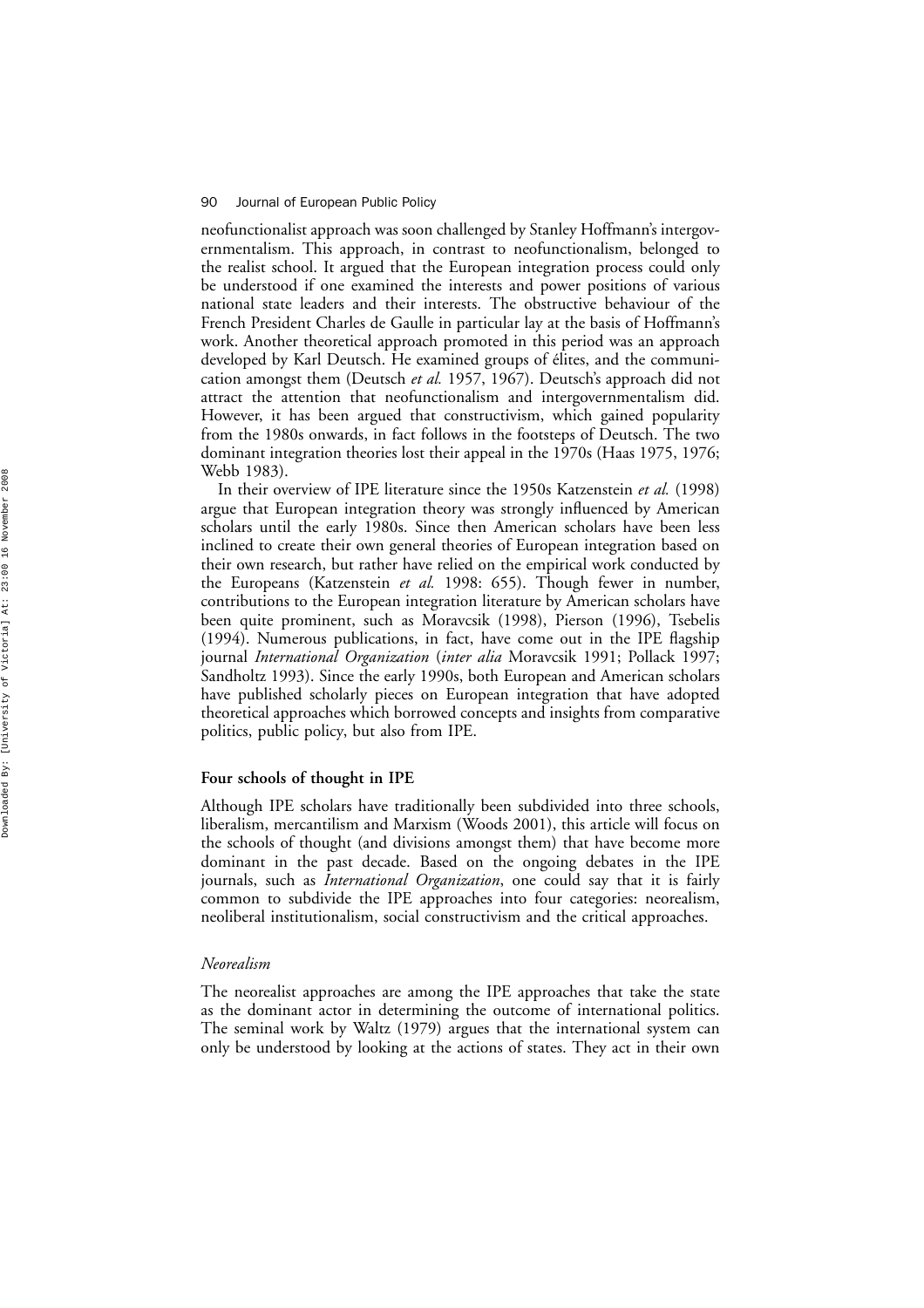self-interest, and try to maximize their interests based on fixed *ex ante* preferences. The outside world is perceived as being in a state of chaos in which anarchy prevails. At times a major player can impose order on this chaos. But that state will only do so when it is in the interest of that major player. The original work by Waltz did not allow for any role for domestic politics or international organizations. However, in reply to its critics neorealism opened up to the possibility of domestic forces possibly affecting state preferences and perceived interests (Keohane 1986). Yet, for the outcome of international bargaining and co-operation the locus of attention remained the state. Realist approaches have found their way into the study of the EU, especially in explaining the behaviour of inter-state bargaining (Garrett 1993; Grieco 1995).

#### *Neoliberal institutionalism*

The neoliberal institutionalist approaches accept that states are the primary actors in the world and thus that neorealism 'provides a good starting point for the analysis of co-operation and discord [in the international system] ' (Keohane 1984: 245). However, in addition one should recognize that institutions can have an effect of their own. Institutions are defined by Keohane as 'sets of practices and expectations'. They can facilitate inter-state agreements and enable states to pursue their own interests through co-operation (Keohane 1984: 246). More recent institutionalist approaches have emphasized a larger role for institutions. They have emphasized the importance of path dependence, socialization and policy learning (Hall and Taylor 1994). Institutions, in this more recent view, set the path for the development of policies, rules and procedures. By having this historic precedent and standard operating procedures, the policy-making process is influenced. Sometimes emphasis is placed on the fact that international institutions can be more effective in imposing rules and regulations. Thus nation-states will be inclined to follow those rules and regulations more frequently, consistently and without clear direct links to self-interest, than realist accounts would lead us to believe. In recent years institutionalism has been frequently adopted in studies of European integration (*inter alia* Bulmer 1994a, 1994b; Pierson 1996).

#### *Social constructivism*

Since the second half of the 1990s the social constructivist school has gained much terrain and has appeared to be a 'new ' school of thought. However, as always with so-called 'novelties', the approach had been around for quite some time. Already in the 1960s Berger and Luckmann (1966) outlined their social constructivist approach. They identi fied three core assumptions. The first concerns the nature of the individual. He/she is taken to be a social creature who creates and institutionalizes new knowledge about 'reality' and finds his/ her personal identity based on social processes. The second assumption is that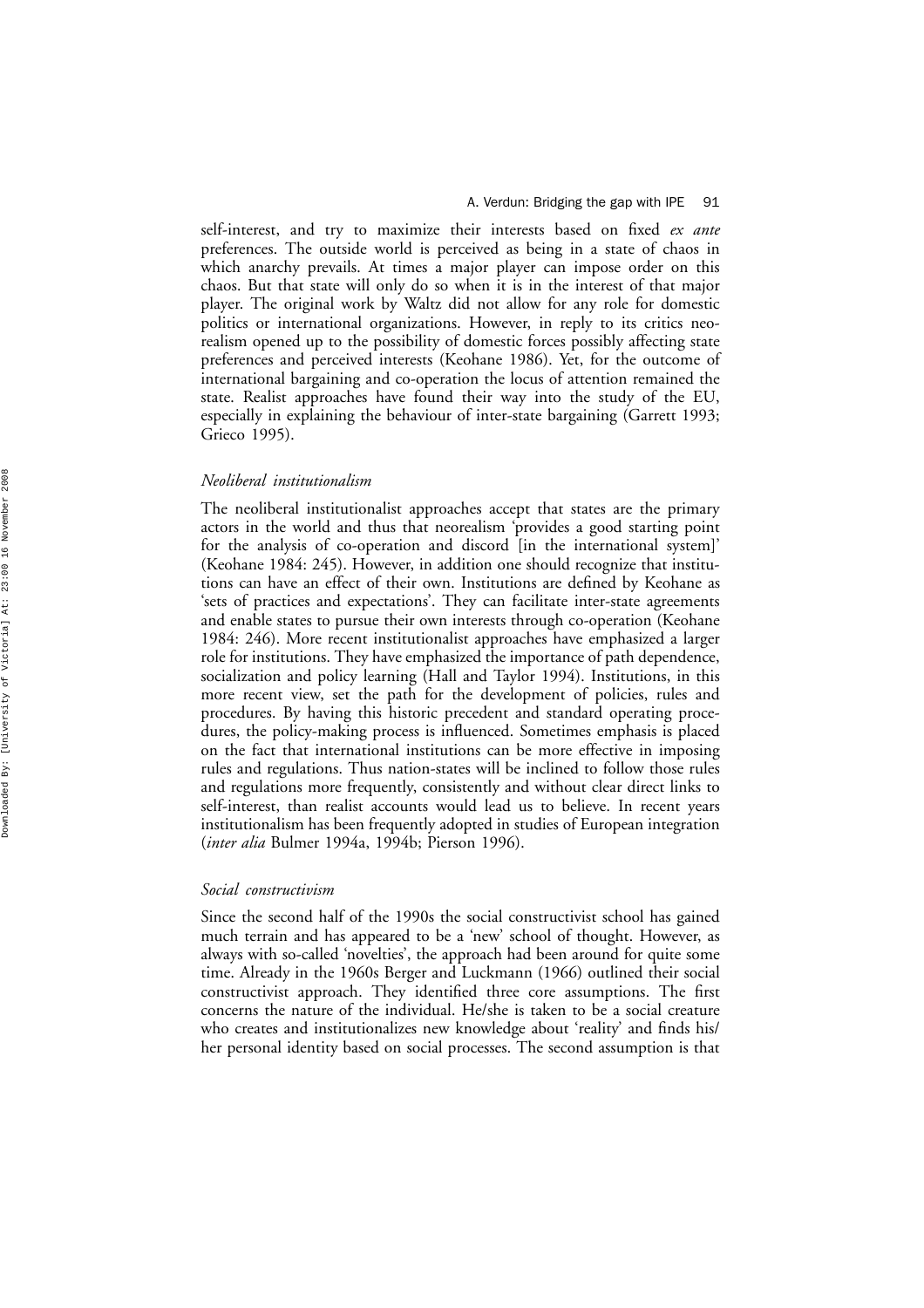our observation of 'reality' may be an artefact, as it is coloured by whoever observes or interprets it. The third concerns how social scientists study social action. They are involved in the process, and hence their action and previous socialization colour their findings. Social constructivism was made more prominent in IPE literature through the work of Ruggie (1975, 1998) and others (*inter alia* Checkel 1998, 1999; Finnemore 1996; Risse 2000). More recently European integration scholars have adopted the social constructivist approach in their studies (Christiansen *et al.* 1999; Diez 1997; Marcussen 2000).

#### *Critical approaches*

There is not one uniform school of thought that encompasses the so-called 'critical approaches'. Often reference is made to a number of them, such as various forms of Marxism, the British critical school (Palan 1992), the Amsterdam school (Van der Pijl 1998), the neo-Gramscians (Cox 1981, 1983, 1995), but also various forms of post-materialists, such as re flectivists (J ørgensen 1997) and post-structuralists (Walker 1989). These approaches all have in common that they criticize the traditional approaches of IPE and IR. They argue that the traditional schools focus too much on the state and fail to understand how the underlying structure divides power and wealth. They are critical in that they see the status quo as bene fiting the rich and the already well-off. Moreover, they argue that the international structure widens the gap between the 'haves' and the 'have-nots'. These approaches not only criticize the traditional approaches for their normative values and their objects of study, they also criticize the academic method of rationalism and causal models with hypotheses testing. They share with the social constructivists the assumption that there is no clear 'reality out there' but that this world is to be interpreted, and that the researcher plays an important role in that process. In recent years some European integration studies have been inspired by these more critical approaches in their studies. In particular the work of European scholars has been more open to these approaches (*inter alia* Van Apeldoorn 2002).

These four approaches have in common that they focus on the questions regarding the role of the state and the interaction between the state and the system. The neorealists place most emphasis on the state. The neoliberal institutionalists add to that the importance of institutions, as either rules and regimes or more formal organizations. The social constructivists add to these elements the fact that the actors (states, policy-makers, social scientists) are all in fluenced and formed by their culture, education, socialization and identity, and thus these will in fluence the role they play in this interplay between states, institutions and the system. The critical schools underline that those interactions are not value free, and that the outcome ought to be taken into consideration when politics are made, and are studied.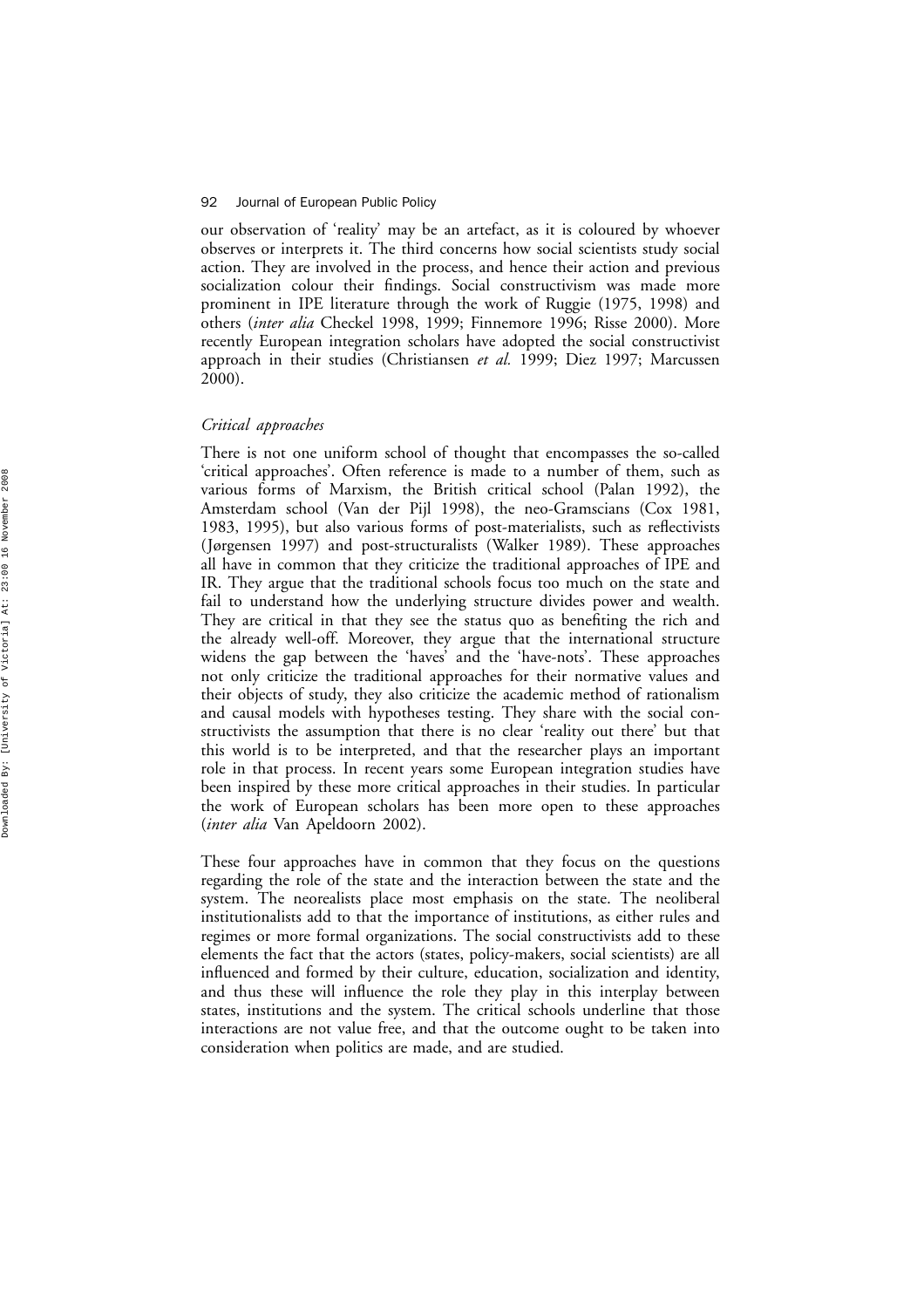### **IPE AND EUROPEAN INTEGRATION STUDIES**

IPE approaches were a welcome addition to IR approaches. The latter typically focused on foreign policies and on the policies of states *vis-a`-vis* other states. IPE offered to look at economic interactions between states which opened up the 'states ' and included many more actors and factors, in particular the transnational and domestic actors (state and non-state actors). European integration theories have built on the original two integration theories in a number of ways, and in so doing have taken on important IPE characteristics.

As mentioned above, intergovernmentalists were originally pure realists. However, the most recent intergovernmental approach to European integration, by Andrew Moravcsik, gradually took on a more liberal perspective on the integration process. It incorporates the role of domestic interest groups in helping to de fine national state preferences. Economic factors are taken very seriously. However, even though the incorporation of domestic politics in this approach is a real innovation compared to the traditional approach, the approach still stresses that the states have ultimate in fluence over the process. The effects on the process of the actions of institutions, supranational actors and the like are dismissed (Moravcsik 1998). This approach is very useful in studying treaty negotiations and intergovernmental bargaining as well as examining the state preferences of EU member states. It offers scholars conceptual tools to analyse the state-speci fic characteristics and interests as well as the power-play that goes on among them.

The observation that EU member states have no longer felt the need to protect sovereignty at all cost has puzzled many neorealists, and in turn has given more ammunition to studies of institutionalism. Institutionalisms in all kinds of guises have been used to explain why states give up their sovereignty or 'pool their sovereignty' (Keohane and Hoffmann 1991). Regimes, sets of rules and formal organizations are able to offer services to states that they in turn would be unable to safeguard by merely focusing on national state preferences. Neofunctionalism has some similarities with neoliberal institutionalism, focuses on the degree of 'order' in society. It hypothesizes under what conditions societal actors, the state and the supranational actors would transfer their loyalties to the supranational level. It theorizes about inter-state cooperation from a functional perspective. Thus it hypothesizes the transfer of sovereignty on the basis of policy-making efficiency and effectiveness. In recent years the study of the EU by those who are broadly favourable to the claims of neofunctionalism increased dramatically (Burley and Mattli 1993; Stone Sweet and Sandholtz 1997, 1998; Tranholm-Mikkelsen 1991). Various authors, in a number of different ways, have each given persuasive accounts of the European integration process by adopting an historical institutionalist approach (*inter alia* Bulmer 1994a, 1994b; Pierson 1996; Wincott 1995). These approaches are able to examine the European integration process that continues to go on outside the grand bargaining and the intergovernmental conferences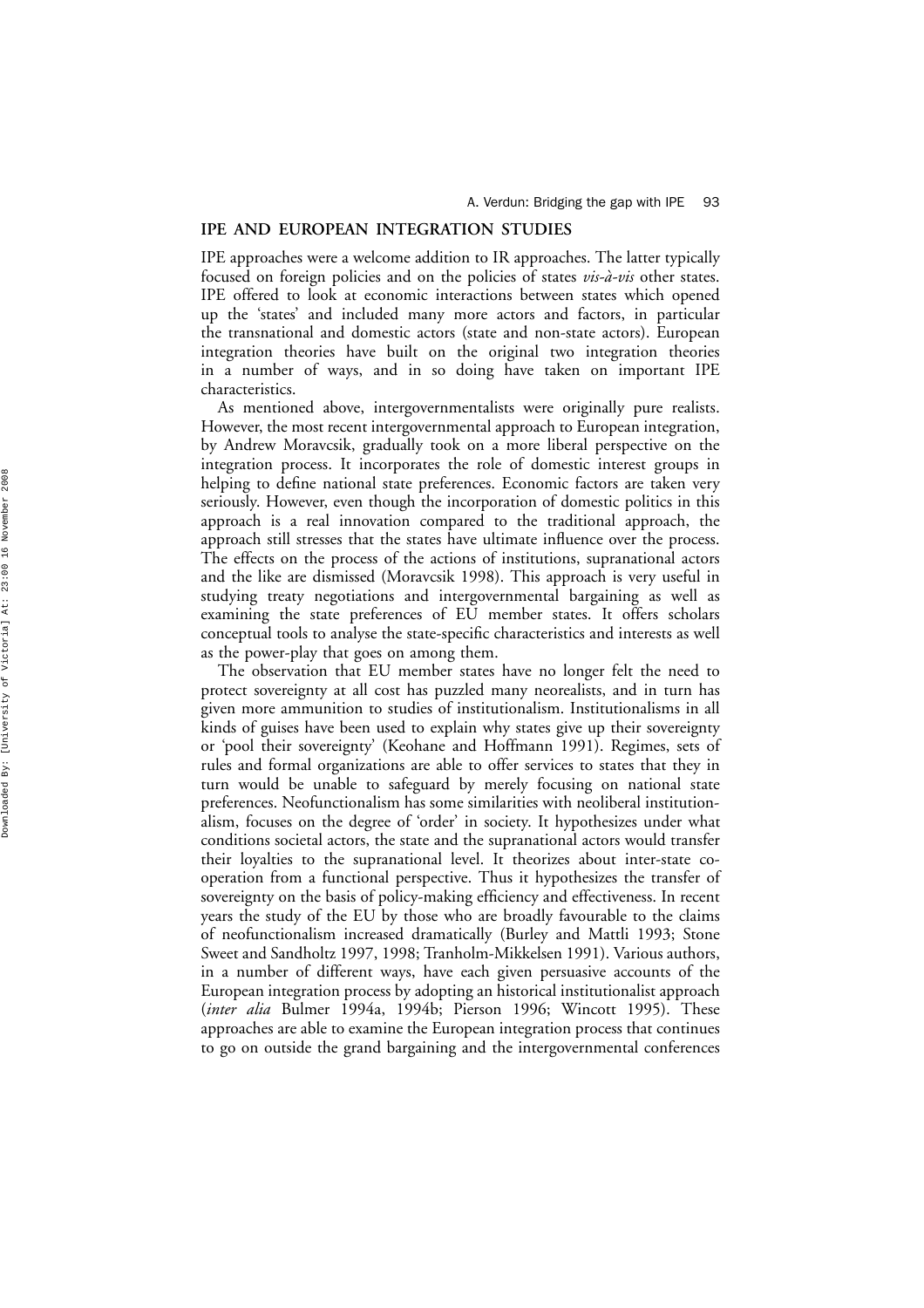(see in this context also the multi-level governance approaches, Hooghe and Marks 2001; Marks *et al*. 1996 6 ). It offers conceptual tools to examine the role of institutions, be they actual organizations, a regime or a set of rules. The concept of path-dependence offers us insights into how some processes are in fluenced by decisions made in the past. It offers us an approach that is suitable for examining the ongoing policy-making process, and the role of supranational institutions in this process.

Social constructivists have further re fined their object of study. They argue that the integration process falls prey to the visions and images that the politicians, policy-makers, but also social scientists have in mind. They also argue that the role of socialization, knowledge and perceived reality is helping to create the Europe of tomorrow. More recently scholars with this inclination have been arguing forcefully against some of the assumptions of rationalist approaches, in particular those of intergovernmentalism, arguing that much socialization and preference formation occur in between the moments of intergovernmental bargaining. In this view the bureaucratic politics and interdepartmental politics (for example, competition between various Directorate Generals within the Commission) are as important as the grand bargains that take place at Intergovernmental Conferences or at European Summits (Christiansen *et al.* 2002). These approaches offer conceptual tools to examine the process behind the process; that is, the subtleties within institutions, member states, and the policy-making process. It questions the capacity of the state-centric and institutionalist approaches to identify unambiguous preferences, interests, policies and so on. These approaches are inclined to consider more factors that aim at describing the process. In so doing, they want to keep open the option that ideas, culture, language, personalities, subentities may be of crucial importance, thus leading to different variables (often many variables) as being important.

The critical school argues that the integration process has become too much focused on economic integration within the context of a neoliberal regime. It also argues that the kind of integration created in Europe bene fits the already well-off. Critical approaches aim at correcting the imbalance. They also work at conceptualizing how a fair and just Europe can be created. Critical approaches are concerned that the European integration process will weaken state –society relations. Numerous neo-Gramscian perspectives question the underlying hegemonic nature of the European integration project (Bieler and Morton 2001; Van Apeldoorn *et al.* 2002). Finally, they call for the strengthening of democratic processes in the EU and increasing the accountability, transparency and legitimacy of EU governance. These approaches are in many ways in opposition to the 'mainstream' approaches. They question the rationality of market forces and the 'choice ' that it assumes. Instead they develop concepts that can assist the analysis of how the integration process may be in fluenced by power relations that have been built up in the course of the integration process.

Most of these IPE approaches, especially those applied to the EU, have also managed to incorporate domestic factors, something for which the field of IR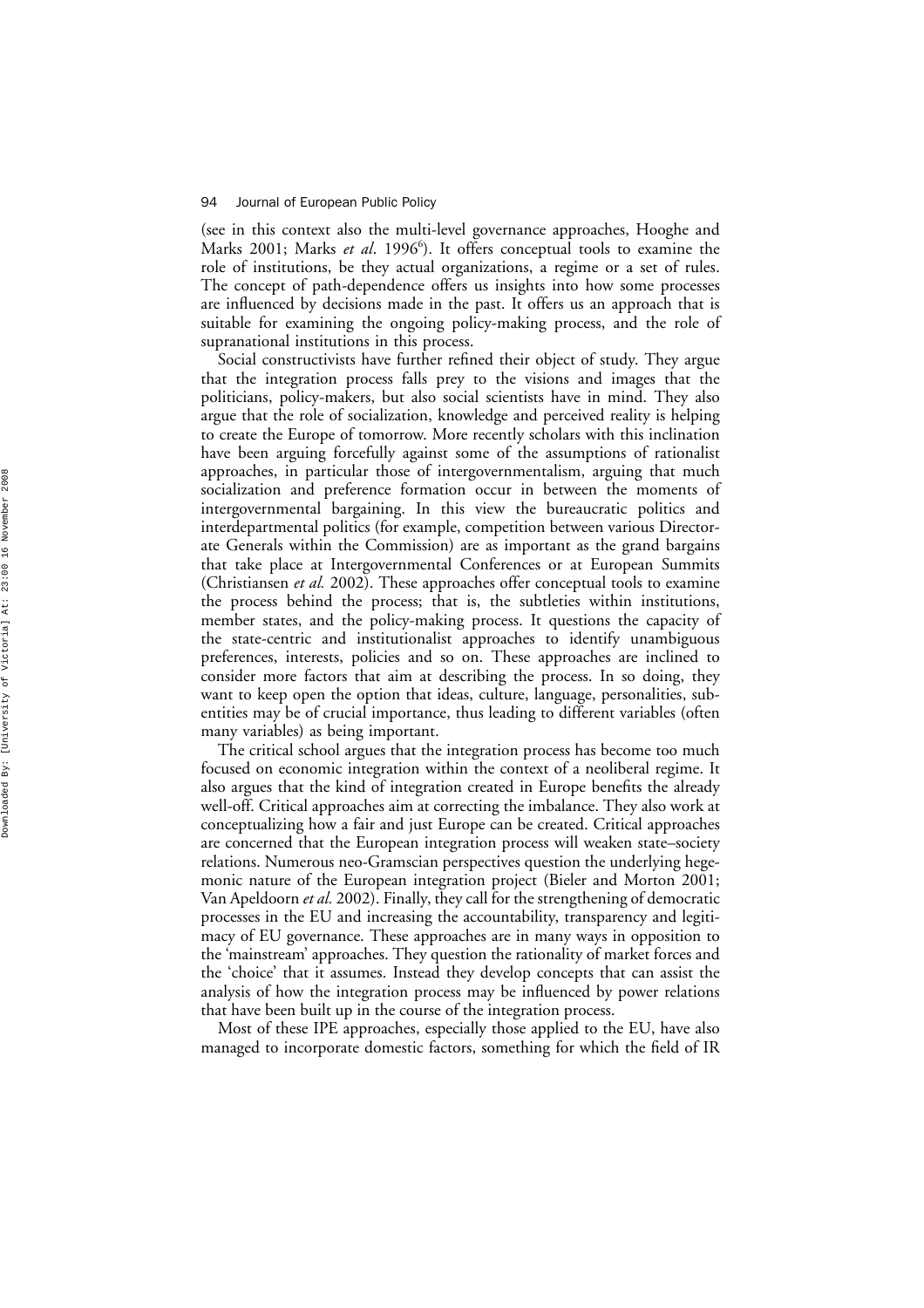has been strongly criticized (Hix 1994; Jupille and Caporaso 1999; Kassim 1994). IPE has for that matter been able to overcome the problems that critiques have identi fied with 'pure ' IR approaches. Each of these approaches offers analytical tools and plausible suggestions (indeed sometimes hypotheses) that social scientists interested in the integration process can re flect on. The strengths and weaknesses of these approaches are quite different from one another. But each of these approaches offers tools and concepts that are generalizable within the context of the broader IPE approaches, and as such offer a possible entry point for general discussion.

So what would be the bene fit of adopting IPE approaches in European integration? First, IPE offers a range of diverse theoretical frameworks, which in turn facilitate an implicit or explicit comparison of the European integration process with other processes. Hence it offers tools for broader theorization. Second, IPE is sensitive to insights from various fields, such as comparative politics, IR, public policy literature and so on. As such it caters to the European approach, in that it is sufficiently open to the speci ficity of the European integration process; the specificity or uniqueness of the European integration process can be analysed and discussed with IPE approaches. To advocate IPE as a venue for debate is to aim at finding a middle ground where the debate can take place. In recent years there have been claims that IR would no longer be useful for explaining European integration (Jachtenfuchs 2001: 259). What we argue here, however, is that IPE would offer a suitable body of literature to explain European integration. In another contribution to the literature there has been a move away from the diversity set out above. It is not very useful that the debate in the literature has moved to one on the dichotomy between the so-called 'rationalists ' and the 'constructivists' (Pollack 2001) or the 'rationalists' versus the 'reflectivists' (Smith 2001). Pollack argues that rationalists broadly speaking hold the same rationalist assumptions about research design:

I would argue that liberal intergovernmentalism, rational-choice institutionalist analyses and even Grieco's purportedly neorealist voice opportunities hypothesis are all part of an emerging rationalist research programme which is rapidly establishing itself as the dominant paradigm in European integration theory, at least in the United States.

#### (Pollack 2001: 233)

This debate obscures the fact that there are cultural differences, and fundamentally territorial divides about the theoretical culture and body of literature one wants to belong to. The rules of the game in academia on both sides of the Atlantic seem to differ, and this split does not bene fit the genuine exchange of ideas. But what that dichotomy also does not emphasize is the degree to which some approaches do not re flect on the case of the EU/European integration process to be informing the literature within a broader framework rather than on the EU/European integration process alone. As we have seen in the review of the IPE literature above, the constructivists are as legitimate an IPE approach as are the rationalist approaches. What we want to argue here is that the case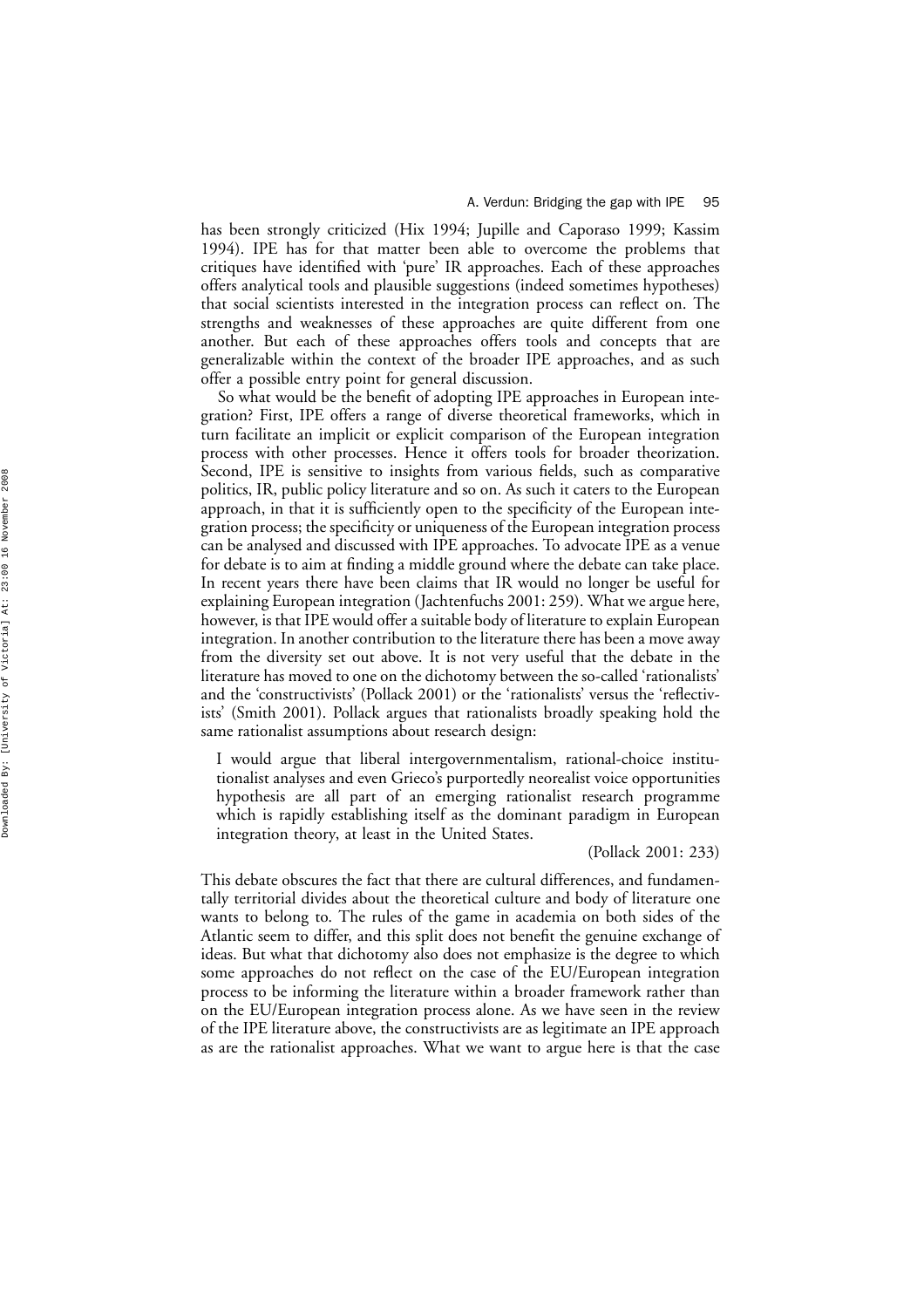of the EU is just one among many cases. We argue here that IPE offers a good body of literature for examining the integration process exactly because of its openness to rationalist and constructivist approaches, its general interest in the very thing that the integration process often deals with, i.e. international economic co-operation.

## **CONCLUSION: BRIDGING THE GAP**

This article has argued that 'American ' and 'European ' scholarship on the EU and the European integration process is divided. It is argued that there is a split between the cultures of scholarship on both sides of the Atlantic. Indeed, a comparison could be made between the behaviour of scholars and that of dogs peeing to demarcate their territory. The European approach has been increasingly moving away from general theories and has been more inwardfocusing, thereby only seeing the case of Europe as the one that is interesting to study because of its inherent characteristics. In order to appear on the radar of the more general political scientists as well as American scholars with an interest in EU studies, these approaches need to be more outward looking and consider how their theories can be applicable to cases other than that of Europe. The American approach by contrast has been moving toward less case speci ficity in favour of contributing to the more general literature in political science. The article is also critical of the American approach that is overly preoccupied with theory and with making a contribution to the general political science literature and in doing so fails to appreciate the speci ficities of the case of Europe. The article suggests that an IPE approach will enable American scholars to do justice to the uniqueness of the European integration process while at the same time allow them to focus on more general theorization. Overall, the article argues that IPE as a field offers useful analytical and theoretical tools for EU/European integration studies to become more visible in the eyes of the generalists, while still respecting the diversity of theoretical approaches that exist on both sides of the Atlantic.

The bene fits of using IPE approaches in European integration studies are threefold. First, IPE approaches focus the research design on seeing the EU/ European integration process as one case in the broader study of regional integration. They thereby transcend the *sui generis* or  $N=1$  debate. Second, IPE approaches as applied to the EU have responded to the critics from comparative politics and public policy in that their focus is on many more actors than on states alone. IPE approaches allow for the study of both state and non-state actors (domestic, transnational, supranational and international actors). Third, the kinds of debate going on in the European integration literature are also present in the IPE literature. These are the ones referred to above, i.e. rationalists versus constructivists/reflectivists, but also the issue of generalizability and falsifiability of theoretical approaches. The advantage of using IPE approaches is that it continues to strive to place these debates within a broader framework, and not only focus on the case of EU/European integration. It also means that similar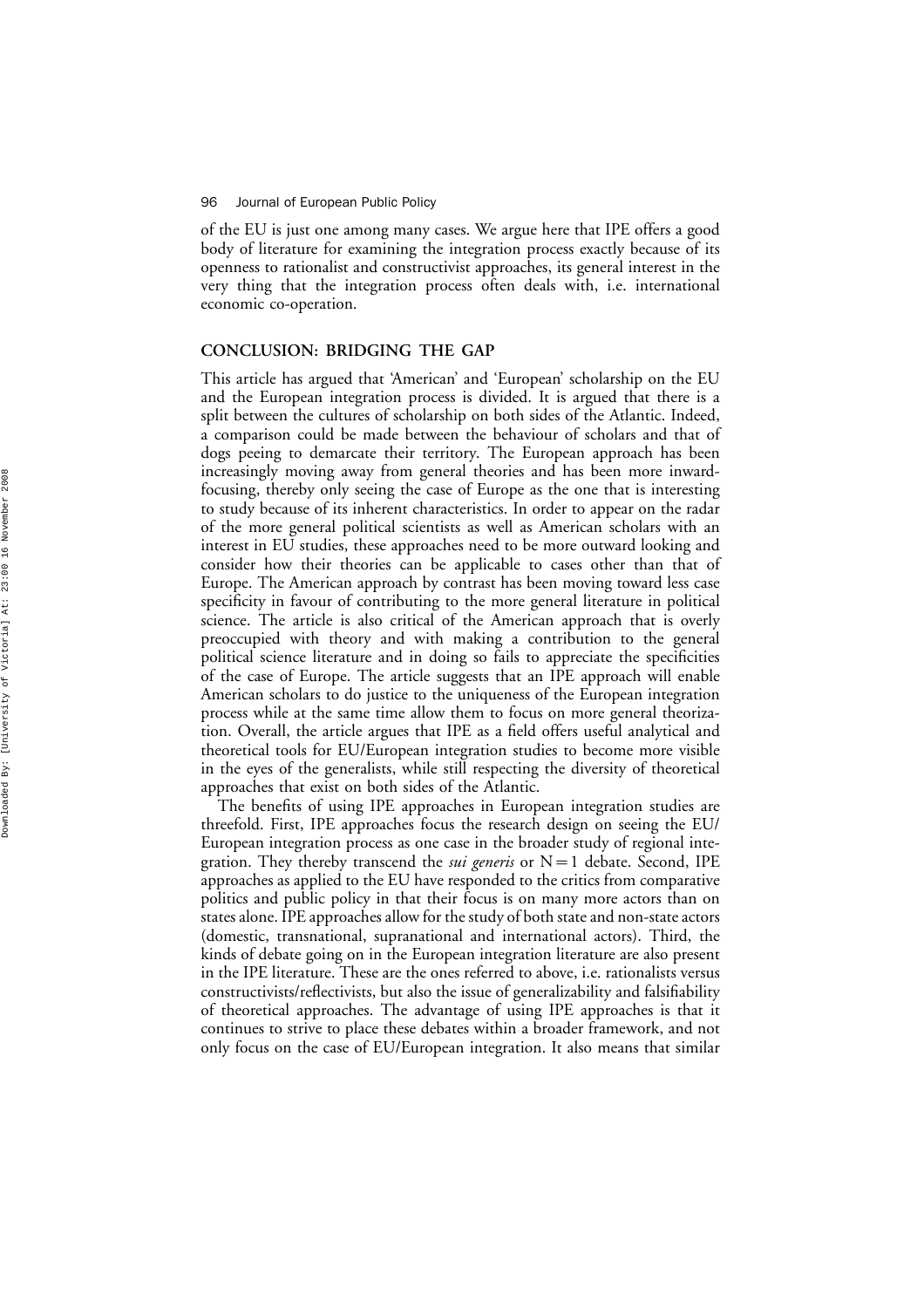theoretical discussions regarding other areas of study can have their in fluence on the debates taking place about the study of EU/European integration.

In conclusion, though it may be natural to be signalling to what body of literature and what academic community one belongs, it would be bene ficial if the transatlantic debate remains lively. Let us hope that in the years to come the two approaches will come closer together. This article has suggested that IPE could offer a useful bridge across the emerging divide.

**Address for correspondence:** Amy Verdun, Department of Political Science, University of Victoria, PO Box 3050, Victoria, BC, V8W 3P5, Canada. Tel: +1 250 721 7491/7486. Fax: +1 250 721 7485. email: averdun@uvic.ca

#### **NOTES**

- 1 The author wishes to thank James A. Caporaso, Rachel Cichowski, Christine Ingebritsen, Maria Green Cowles, Markus Jachtenfuchs, Erik Jones, John Keeler, Mark Pollack, Mark Thatcher, Michael Webb and two anonymous referees for comments, criticisms and suggestions on earlier versions of this article. The usual disclaimer applies. The author wishes to acknowledge financial support from the Social Sciences and Humanities Research Council of Canada (Grant: 410-1999-0081).
- 2 This article re flects on how European integration studies contribute to the political science literature, even though academic scholarship in the area of European studies can and does contribute to interdisciplinary knowledge and thus will also contribute to other disciplines such as law, economics, public administration, environmental studies and so on.
- 3 An example of this inverse advocacy could be seen in action at a conference cosponsored by UACES and the Central European University held in Budapest in April 2000. John Peterson (an American national) and Simon Hix (a British citizen) were each advocating the virtues of respectively 'European' and 'American' approaches. At some point it was so amusing to see them profess the bene fits of the 'other ' approach that the Chair of that panel, Helen Wallace, jokingly suggested that they should switch passports.
- 4 New journals have also been set up to try to bridge the gap. For example, the journal *European Union Politics* was founded with the almost exclusive aim of becoming a regional journal that will be taken seriously by mainstream American political science. Thus it seeks to include pieces that discuss research on European politics and adopt methodologies and theoretical approaches from mainstream American political science.
- 5 It is generally argued that IPE is a sub field of IR scholars such as Strange argued that this statement should be reversed (see, for example, Strange 1988).
- 6 Note that multi-level governance approaches have much in common with these institutionalist approaches. It is the view of this author that they can also be considered IPE approaches in so far as they are aiming at a more generalizable knowledge claim.

#### **REFERENCES**

Baldwin, D. (1971) 'Money and power ' , *Journal of Politics* 33: 578 –614. Berger, P.L. and Luckmann, T. (1966) *The Social Constructivism of Reality – A Treatise*

*in the Sociology of Knowledge*, London: Penguin Books.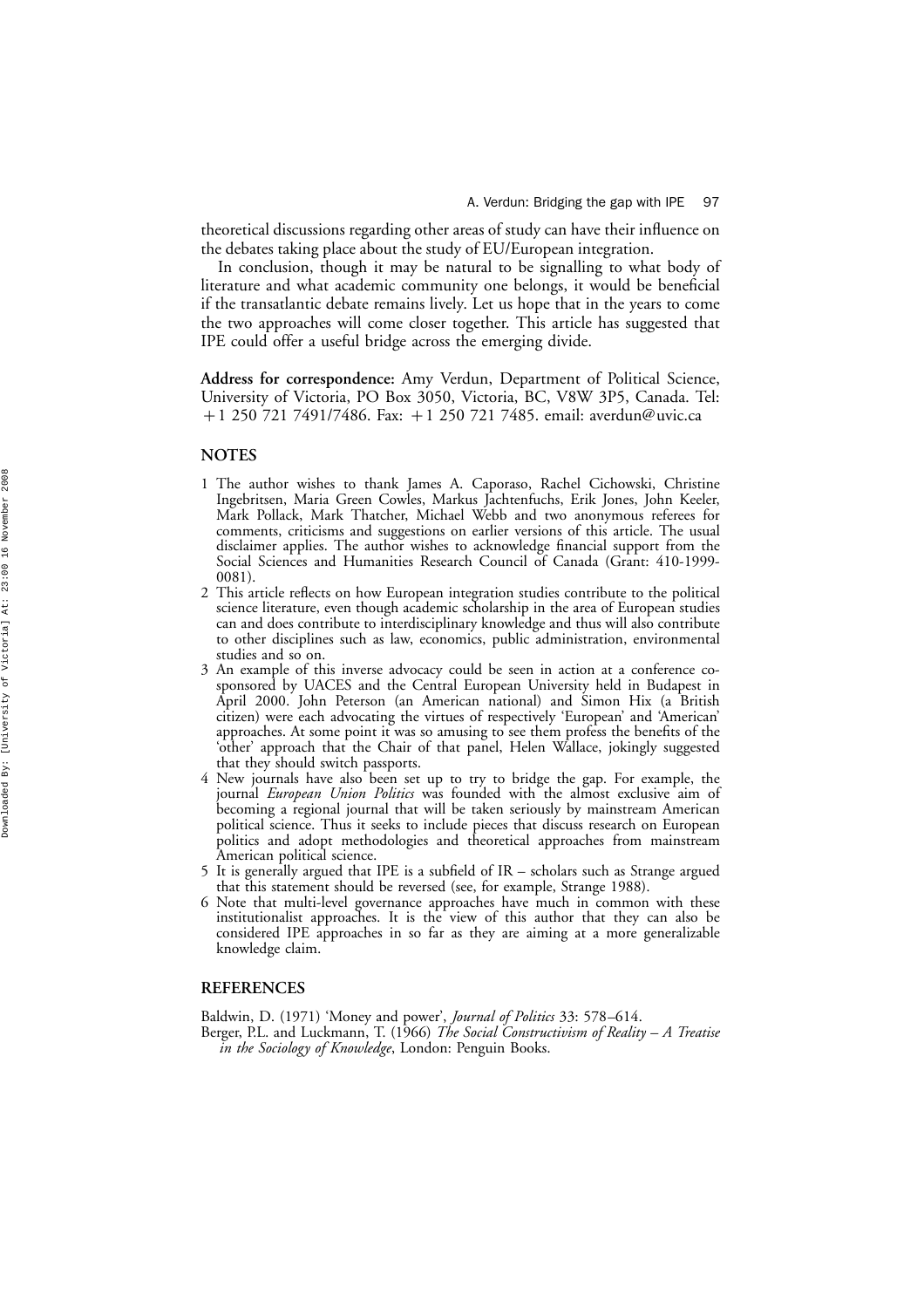- 98 Journal of European Public Policy
- Bieler, A. and Morton, A.D. (eds) (2001) *Social Forces in the Making of the New Europe: The Restructuring of European Social Relations in the Global Political Economy*, London: Palgrave.
- Börzel, T. and Risse, T. (2002) 'Die Wirk ung internationaler Institutionen: Von der Normanerkennung zur Normeinhaltung ' in M. Jachtenfuchs and M. Knodt (eds), *Regieren in internationalen Institutionen*, Opladen: Leske & Budrich, pp. 141 –81.
- Bulmer, S. (1994a) 'Institutions and policy change in the European Communities: the case of merger control ' , *Public Administration* 72(3): 423 –44.
- Bulmer, S. (1994b) 'The governance of the European Union: a new institutionalist approach' , *Journal of Public Policy* 13(4): 351 –80.
- Bulmer, S. (1997) 'New institutionalism, the Single Market and EU governance', Arena Working Papers 97/25, Oslo: ARENA.
- Burley, A.-M. and Mattli, W. (1993) 'Europe before the Court: a political theory of legal integration', International Organization 47: 41-76.
- Caporaso, J.A., Marks, G., Moravcsik, A. and Pollack, M.A. (1997) 'Does the European Union represent an *n* of 1?', *ECSA Review* 10(3): 1-5.
- Checkel, J. (1998) 'The constructivist turn in international relations theory' , *World Politics* 50(2): 324 –48.
- Checkel, J. (1999) 'Social construction and integration' , *Journal of European Public Policy* 6(4): 545 –60.

Christiansen, T., Falkner, G. and J ørgensen, K.E. (2002) 'Theorizing EU treaty reform: beyond diplomacy and bargaining ' , *Journal of European Public Policy* 9(1): 12 –32.

Christiansen, T., J ørgensen, K.E. and Wiener, A. (eds) (1999) 'The social construction of Europe ' , *Journal of European Public Policy* 6(4): special issue.

Cohen, B.J. (1998) *The Geography of Money*, Ithaca: Cornell University Press.

- Cooper, R.N. (1968) *The Economics of Interdependence*, New York: Columbia University Press (reprinted 1980).
- Cowles, M.G. (1995) 'Setting the agenda for a new Europe: the ERT and EC 1992 ' , *Journal of Common Market Studies* 33(4): 501 –26.
- Cox, R. (1981) 'Social forces, states and world orders ' , *Millennium* 10: 126 –55.
- Cox, R. (1983) 'Gramsci, hegemony and international relations: an essay in method ' , *Millennium* 12: 162 –75.
- Cox, R. (1995) 'Critical political economy', in B. Hettne (ed.), *International Political Economy: Understanding Global Disorder*, Halifax: Fernwood Books, pp. 31 –45.
- Deutsch, K.W., Burrell, S.A., Kann, R.A., Lee, M. Jr., Lichterman, M., Lindgren, L.E., Loewenheim, F.L. and Van Wagenen, R.W. (1957) *Political Community and the North Atlantic Area: International Organization in the Light of Historical Experience*, Princeton, NJ: Princeton University Press.
- Deutsch, K.W., Edinger, L.J. and Macridis, R.C. (1967) *Study of Elite Attitudes on European Integration and World Politics,* New York: Charles Scribner & Sons.
- Diez, T. (1997) 'International ethics and European integration: federal state or network horizon? ' , *Alternatives* 22: 287 –312.
- Finnemore, M. (1996) *National Interests in International Society*, Ithaca: Cornell University Press.
- Garrett, G. (1993) 'The politics of Maastricht', *Economics and Politics* 5(2): 105–25.
- Gilpin, R. (1987) *The Political Economy of International Relations*, Princeton: Princeton University Press.
- Grieco, J.M. (1995) 'The Maastricht Treaty, economic and monetary union and neorealist research programme', *Review of International Studies* 21: 21–40.
- Haas, E.B. (1958 and 1968) *The Uniting of Europe*, 1st and 2nd edn, London: Stevens (1st edn); Stanford: Stanford University Press (2nd edn).
- Haas, E.B. (1964) *Beyond the Nation State. Political, Social, and Economic Forces 1950 – 1957*, Stanford: Stanford University Press.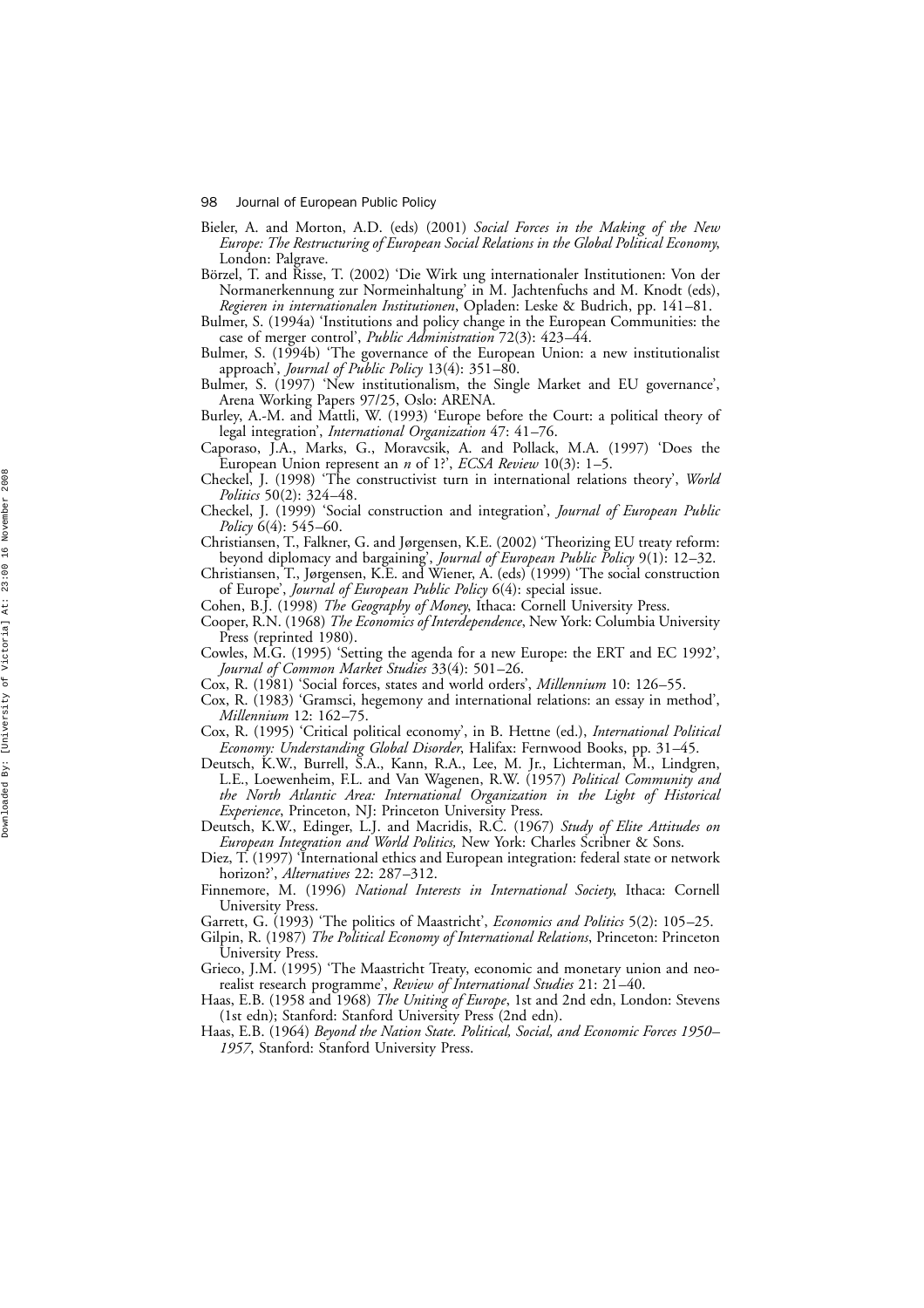- Haas, E.B. (1975) *The Obsolescence of Regional Integration Theory*, Research Studies, 25, Institute of International Studies, Berkeley, California.
- Haas, E.B. (1976) 'Turbulent fields and the theory of regional integration' , *International Organization* 30(2): 173 –212.
- Hall, P.A. and Taylor, R. (1994) 'Political science and the three new institutionalisms', *Political Studies* 44: 936 –57.
- Hix, S. (1994) 'The study of the European Community: the challenge to comparative politics ' , *West European Politics* 17(1): 1 –30.
- Hix, S. (2002) 'Parliamentary behavior with two principals: preferences, parties, and voting in the European Parliament ' , *American Journal of Political Science* 46(3): 688 –98.
- Hoffmann, S. (1966) 'Obstinate or obsolete? The fate of the nation-state and the case of Western Europe ' , *Daedalus* 95(3): 862 –916.
- Hooghe, L. and Marks, G. (2001) *Multi-Level Governance and European Integration* , Lanham: Rowman and Little field.
- Ingebritsen, C. (1998) *Nordic States and European Unity*, Ithaca: Cornell University Press.
- Jachtenfuchs, M. (2001) 'The governance approach to European integration' , *Journal of Common Market Studies* 39(2): 245 –64.
- J ørgensen, K.E. (ed.) (1997) *Reflectivist Approaches to European Governance*, London: Macmillan.
- Jupille, J. and Caporaso, J.A. (1999) 'Institutionalism and the European Union: beyond international relations and comparative politics ' , *Annual Review of Political Science* 2: 429 –44.
- Kassim, H. (1994) 'Policy networks, networks and EU policy making: a sceptical view ' , *West European Politics* 17(4): 15 –27.
- Katzenstein, P.J., Keohane, R.O. and Krasner, S.D. (1998) 'International organization and the study of world politics ' , *International Organization* 52(4): 645 –85.
- Keohane, R.O. (1984) *After Hegemony: Co-operation and Discord in the World Political Economy*, Princeton: Princeton University Press.
- Keohane, R.O. (ed.) (1986) *Neorealism and its Critics*, New York: Columbia University Press.
- Keohane, R.O. and Hoffmann, S. (1991) 'Institutional change in Europe in the 1980s ', in R.O. Keohane and S. Hoffmann (eds), *The New European Community: Decisionmaking and Institutional Change*, Boulder, CO: Westview Press, pp. 1 –39.
- Keohane, R.O. and Nye, J. (eds) (1972) *Transnational Relations and World Politics* , Cambridge, MA: Harvard University Press.
- Kindleberger, C. (1970) *Power and Money: The Economics of International Politics and the Politics of International Economics*, New York: Basic Books.
- Knill, C. and Lenschow, A. (2001) ' ''Seek and ye shall find!'' Linking perspectives on institutional change ' , *Comparative Political Studies* 34(2): 187 –215.
- Kohler-Koch, B. (1997) 'The European Union facing enlargement: still a system *sui generis*?', Working Paper, No. 20, Mannheimer Zentrum für Europäische Sozialforschung, Arbeitsbereich III, ISSN 0948 –0099.
- Lawton, T.C., Rosenau, J.N. and Verdun, A.C. (2000) 'Introduction: Looking beyond the con fines ', in T.C. Lawton, J.N. Rosenau and A.C. Verdun (eds), *Strange Power: Shaping the Parameters of International Relations and International Political Economy*, Aldershot: Ashgate, pp. 3 –18.
- McNamara, K. (1998) *The Currency of Ideas: Monetary Politics in the European Union* , Ithaca: Cornell University Press.
- Majone, G. (1997) 'The regulatory state and its legitimacy problems ' , *West European Politics* 22(1): 1 –24.
- Majone, G. (2001a) 'Nonmajoritarian institutions and the limits of democratic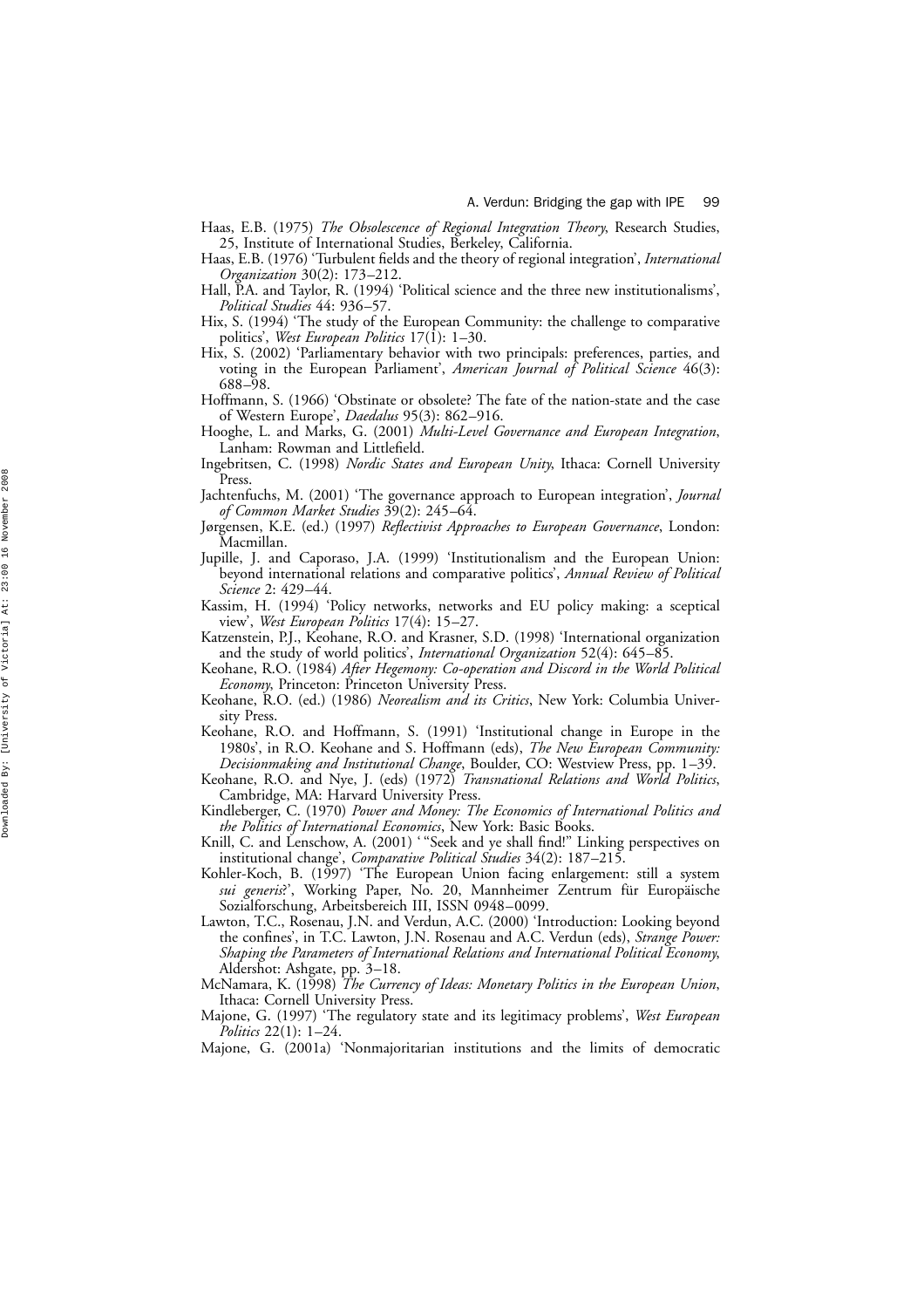governance: a political transaction-cost approach' , *Journal of Institutional and Theoretical Economics* 157: 57 –78.

Majone, G. (2001b) 'Two logics of delegation: agency and fiduciary relations in EU governance ' , *European Union Politics* 2(1): 103 –21.

Marcussen, M. (2000) *Ideas and Elites: The Social Construction of Economic and Monetary Union*, Aalborg: Aalborg University Press.

Marks, G., Hooghe, L. and Blank, K. (1996) 'European integration from the 1980s ' , *Journal of Common Market Studies* 34(3): 341 –78.

Mattli, W. (1999) *The Logic of Regional Integration: Europe and Beyond*, Cambridge: Cambridge University Press.

Moravcsik, A. (1991) 'Negotiating the Single European Act. National interests and conventional statecraft in the European Community' , *International Organization* 45(1): 651 –88.

Moravcsik, A. (1998) *The Choice for Europe*, Ithaca: Cornell University Press.

Palan, R. (1992) 'The second structuralist theories of international relations: a research note ' , *International Studies Notes* 17(3): 22 –9.

Peterson, J. (2001) 'The choice for EU theorists: establishing a common framework for analysis ' , *European Journal of Political Research* 39(3): 289 –318.

Pierson, P. (1996) 'The path to European integration: a historical institutionalist approach' , *Comparative Political Studies* 29(2): 123 –63.

Pollack, M.A. (1997) 'Delegation, agency, and agenda setting in the European Community' , *International Organization* 51: 99 –134.

Pollack, M.A. (2001) 'International relations theory and European integration' , *Journal of Common Market Studies* 39(2): 245 –64.

Risse, T. (2000) 'Let 's argue: communicative action in world politics ' , *International Organization* 54(1): 1 –40.

Ruggie, J.G. (1975) 'International responses to technology: concepts and trends ' , *International Organization* 29: 557 –84.

Ruggie, J.G. (1998) *Constructing the World Polity*, London: Routledge.

- Sandholtz, W. (1993) 'Choosing union: monetary politics and Maastricht', Inter*national Organization* 47(1): 1–39.
- Scharpf, F.W. (1997) *Games Real Actors Play*, Boulder, CO: Westview Press.
- Shaw, J. (1999) 'Postnational constitutionalism in the European Union' , *Journal of European Public Policy* 6(4): 579 –97.
- Smith, S. (2001) 'Reflectivist and constructivist approaches to international theory', in J. Baylis and S. Smith (eds), *The Globalization of World Politics. An Introduction to International Relations*, Oxford: Oxford University Press, pp. 224 –49.
- Stone Sweet, A. and Sandholtz, W. (1997) 'European integration and supranational governance ' , *Journal of European Public Policy* 4(3): 297 –317.
- Stone Sweet, A. and Sandholtz, W. (eds) (1998) *European Integration and Supranational Governance*, Oxford: Oxford University Press.
- Strange, S. (1970) 'International economics and international relations: a case of mutual neglect ' , *International Affairs* 46(2): 304 –15.
- Strange, S. (1971) *Sterling and British Policy. A Political Study of an International Currency in Decline*, Oxford: Oxford University Press.

Strange, S. (1972) 'International economic relations I: The need for an interdisciplinary approach', in R. Morgan (ed.), *The Study of International Affairs: Essays in Honour of Kenneth Younger*, London: RIIA/Oxford University Press.

- Strange, S. (1988) *States and Markets: An Introduction to International Political Economy,* London: Francies Pinter.
- Tranholm-Mikkelsen, J. (1991) 'Neofunctionalism: obstinate or obsolete? A reappraisal in the light of the new dynamism of the European Community' , *Millennium* 20: 1 –22.